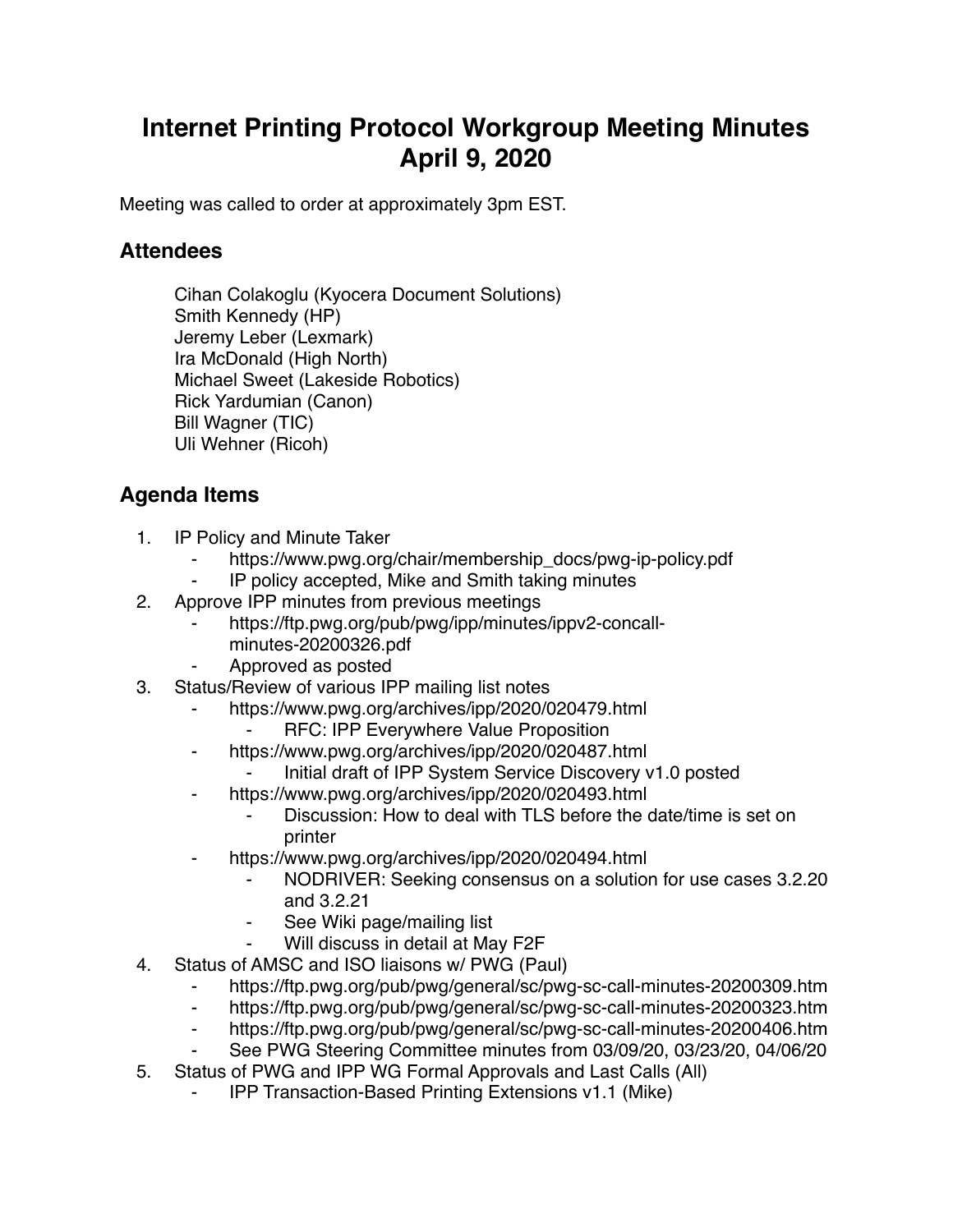- https://ftp.pwg.org/pub/pwg/ipp/wd/wd-ipptrans11-20200226-rev.pdf
- ⁃ https://www.pwg.org/archives/ipp/2020/020455.html
- Stable draft for a Candidate Standard errata update
- ⁃ PWG Call for Objections ended on 27 March 2020
- ⁃ Consensus on SC was to approve process for the CfO
- Action: Mike to publish IPP TRANS 1.1
- 6. Quick Review of IPP Everywhere v1.0 Printer Self-Cert Tools Update 4 (Mike)
	- https://www.pwg.org/archives/ipp/2020/020498.html
		- ⁃ Incorporates new "ippevesubmit" tool
		- ⁃ Fixes all known bugs in previous versions of tools
	- Published April 8, 2020
- 7. Quick Review of IPP Everywhere 1.1 (Mike)
	- https://ftp.pwg.org/pub/pwg/ipp/wd/wd-ippeve11-20200326-rev.pdf
	- ⁃ Stable draft for a Candidate Standard errata update
	- ⁃ IPP WG Last Call ended on 12 March 2020
	- Section 4.2.4:
		- ⁃ Strange section number on first paragraph
		- Fix table reference pulling in all sorts of text
		- Line 836-837: Fix broken section reference
	- Section 5.4:
		- Fix table reference
		- ⁃ "are REQUIRED unless otherwise specified in a note below."
	- Section 5.4.1:
		- Remove " after empty string.
	- Section 5.7:
		- Fix table reference
	- Section 8.4:
		- Split MUST NOT and SHOULD NOT in first paragraph:
			- ⁃ "Printers MUST NOT generate URI values with link-local addresses unless they are taken from the HTTP Host: field (section 5.1.1)."
			- ⁃ "Printers SHOULD NOT generate URI values with IP addresses obtained via Dynamic Host CONFIGURATION Protocol (DHCP) [RFC2131] or other auto-configuration protocols unless they are taken from the HTTP Host: field (section 5.1.1)."
	- Section 9:
		- ⁃ Fix section/table references
	- Section 13.1:
		- "AT the end"
		- "AND the Unicode Format for Network Interchange" (instead of "using")
		- Delete last sentence about truncating UTF-8.
	- Section 13.2:
		- "so that EACH URI"
	- Section 13.3:
		- "at the end of EACH media subtype"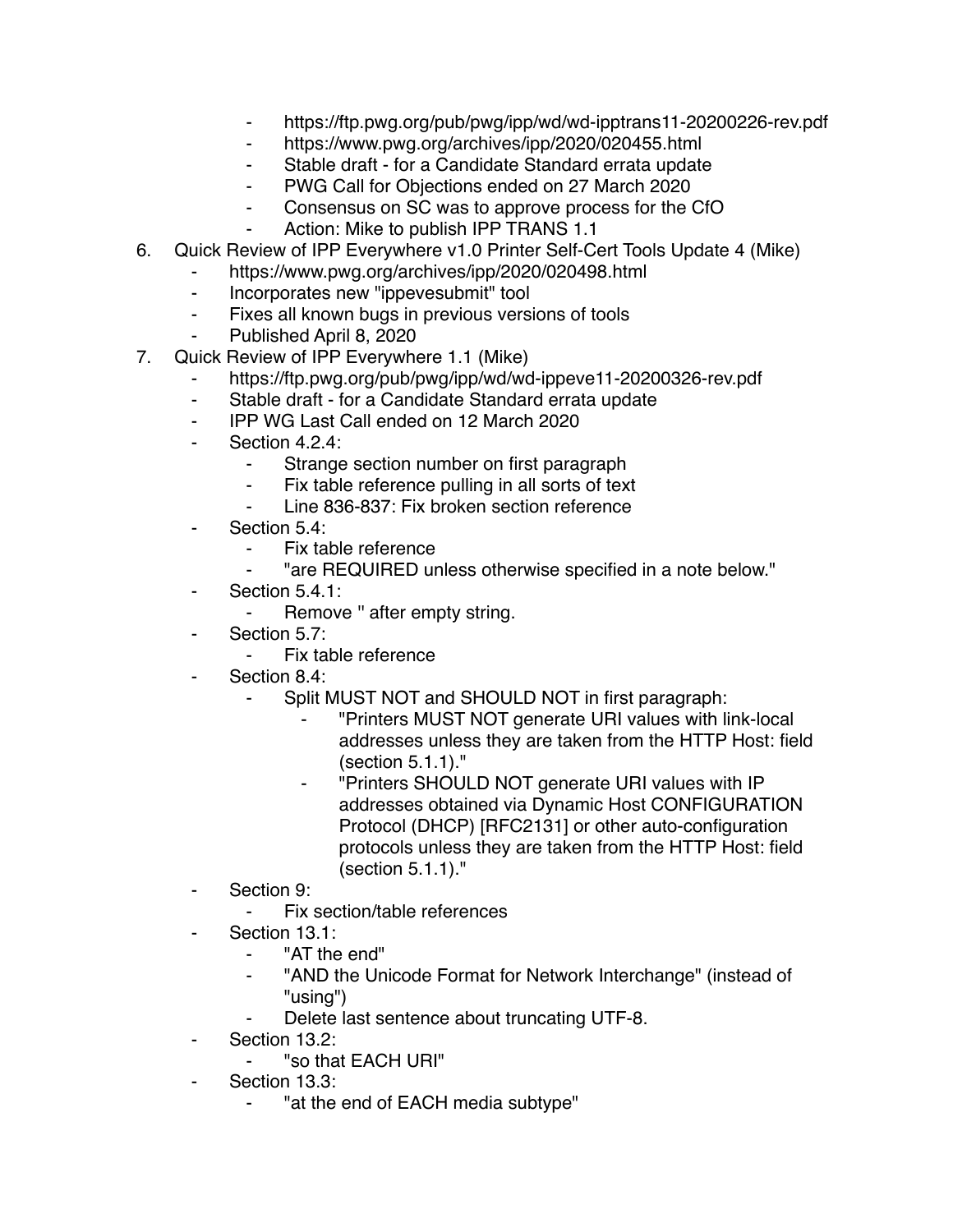- Section 13.4:
	- Turn into a list: "Printers MUST shorten delimited lists by removing:
		- ⁃ 1. Unnecessary path components and parameters
		- ⁃ 2. Excess values after delimiting characters"
- Section 13.x:
	- Start "For example" at a new paragraph all the time
- Action: Mike to post updated stable draft of IPP Everywhere 1.1 for PWG Call for Objections
- Schedule PWG Call for Objections Q2 2020
- 8. Quick Review of IPP Everywhere Self-Certification Manual v1.1 (Mike)
	- https://ftp.pwg.org/pub/pwg/ipp/wd/wd-ippeveselfcert11-20200312-rev.pdf
	- ⁃ Stable draft for a Candidate Standard errata update
	- ⁃ IPP WG Last Call ended on 12 March 2020
	- ⁃ Action: Mike to start PWG Call for Objections of IPP Everywhere specifications ending May 8, 2020
	- Schedule PWG Call for Objections Q2 2020
- 9. Quick Review of IPP Everywhere v1.1 Printer Self-Certification Tools (Mike)
	- https://www.pwg.org/archives/ipp/2020/020499.html
		- ⁃ IPP WG Last Call ended 12 March 2020
		- ⁃ 1.1 RC 1 tools posted April 8, 2020
		- Schedule Approval w/ IPP Everywhere v1.1 in Q2 2020
- 10. Quick Review of IPP IANA Registry Policy (Smith)
	- https://ftp.pwg.org/pub/pwg/general/wd/ipp-registry-policy-20200331.pdf
	- ⁃ Stable draft for a PWG Policy
	- ⁃ PWG SC review on 03/30/20
	- ⁃ PDF/HTML versions: Can we get it to use Arial, Helvetica, or some other sans-serif font?
	- Q: Is AsciiDoc useful for other PWG/IPP documents?
		- A: Possibly, but needs a little more (Metanorma?) to help the review
		- ⁃ Github can show diffs of commits, but not optimized for word replacements
		- ⁃ Smith is working on a template for PWG documents
		- Ira can share AsciiDoc templates as well that are being used for Common Criteria documents
	- Schedule PWG SC approval Q2 2020
- 12. Status of various IPP documents (All)
	- **IPP Driverless Printing Extensions v2.0 (Smith)** 
		- ⁃ https://ftp.pwg.org/pub/pwg/ipp/wd-ippnodriver20-20200204-rev.pdf
		- ⁃ Interim draft for a Candidate Standard
		- ⁃ IPP WG review on 19 March 2020 completed!
		- Schedule Prototype draft in Q2/Q3 2020
	- ⁃ IPP Encrypted Jobs and Documents v1.0 (Mike/Smith)
		- ⁃ https://ftp.pwg.org/pub/pwg/ipp/wd/wd-ipptrustnoone10-20200218 rev.pdf
		- Prototype draft for a Candidate Standard
		- PWG F2F review on 6 February 2020
		- Schedule Stable draft in Q2/Q3 2020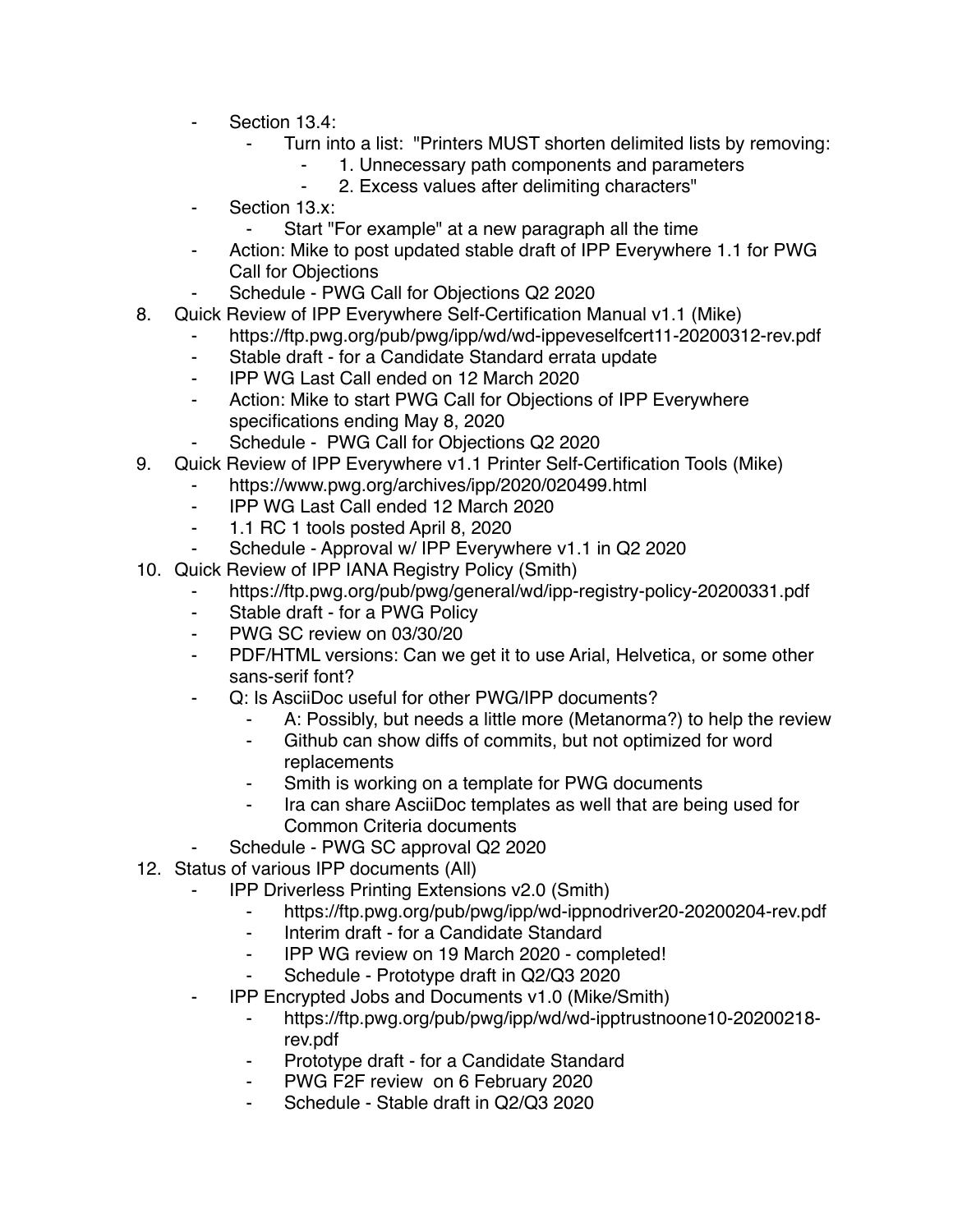- Job Accounting for IPP v1.0 (Mike)
	- ⁃ https://ftp.pwg.org/pub/pwg/ipp/wd/wd-ippaccounting10-20200129 rev.pdf
	- Interim draft for a Best Practice
	- ⁃ PWG F2F review on 5 February 2020
	- Schedule Prototype draft in Q2/Q3 2020
	- **IPP Production Printing Ext v2.0 (Mike)** 
		- ⁃ https://ftp.pwg.org/pub/pwg/ipp/wd/wd-ippppx20-20200130-rev.pdf
		- Prototype draft for a Candidate Standard
		- ⁃ PWG F2F review on 5 February 2020
		- ⁃ Just waiting on prototyping in ippsample
		- Schedule Stable draft in Q2/Q3 2020
- ⁃ IPP Enterprise Printing Ext v2.0 (Smith)
	- ⁃ https://ftp.pwg.org/pub/pwg/ipp/wd/wd-ippepx20-20191010-rev.docx
	- ⁃ Interim draft for a Candidate Standard
	- PWG F2F skipped on 6 February 2020
	- Schedule Prototype draft in Q2/Q3 2020
- 13. Open Printing update (Ira)
	- https://openprinting.github.io
	- ⁃ https://developers.google.com/open-source/gsoc
	- ⁃ OP website is now live w/ IPP Everywhere logo
	- ⁃ OP monthly calls on 02/11/20, 03/17/20 and upcoming 04/07/20
	- GSoC 2020 Timeline (\*updated)
		- ⁃ DONE 16 March Student application submissions start
		- ⁃ DONE 31 March Student application submissions end
		- ⁃ 21 April\* Student slot requests due from Org Admins
		- ⁃ 30 April\* Student Project selections due from Org Admins
		- ⁃ 4 May\* Accepted student projects announced
		- 1 June\* Coding officially begins!
		- ⁃ 29 June\* Mentors and students can begin submitting Phase 1 evaluations
		- ⁃ 3 July\* Phase 1 Evaluation deadline
		- 27 July\* Mentors and students can begin submitting Phase 2 evaluations
		- 31 July\* Phase 2 Evaluation deadline
		- 24-31 August\* Final week: Students submit final work and mentor evaluations
		- 31 August to 7 September\* Mentors submit final student evaluations
		- ⁃ 8 September\* Final results of Google Summer of Code 2020 announced
		- ⁃ October\* GSoC 2020 Mentor Summit (canceled or virtual?)

## **Next Steps / Open Actions**

• Next conference call April 23, 2020 at 3pm for slide review